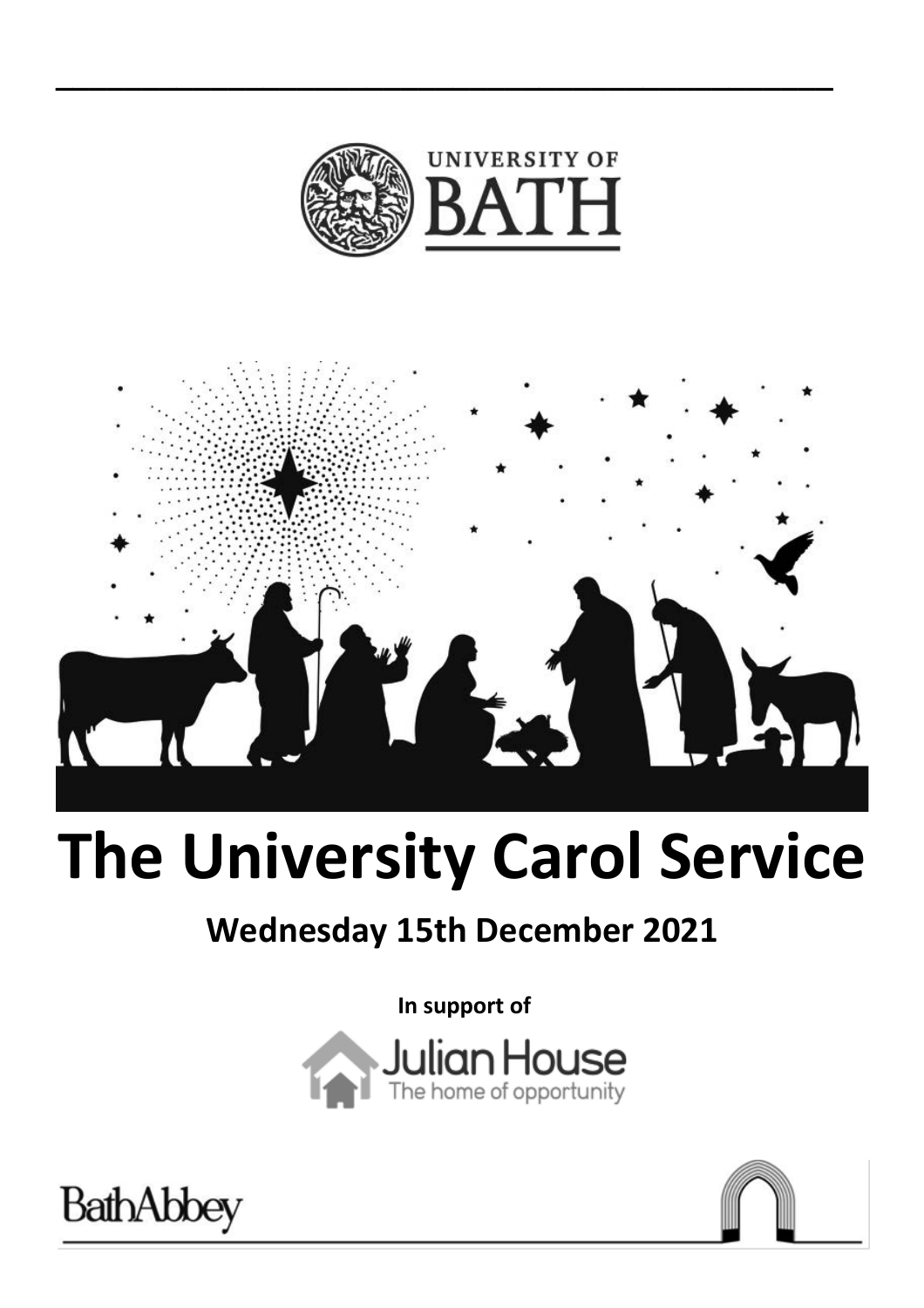# **The University Carol Service**

Writing in praise of God the psalmist said: 'When I consider your heavens, the moon and the stars, which you have ordained: O Lord, how excellent is your name in all the earth!'. Whilst we can hardly avoid the presence of the moon this evening, as the cover picture of this booklet implies and as *The First Nowell* tells us, a star has a prominent place in the Christmas story.

We are in the middle of the Church's month-long season of Advent - a time of preparing to celebrate the coming (*adventus*) of Christ in his incarnation. There is an air of expectation, and in this service we reflect this time of preparation – which is why, contrasting with the city outside, the Abbey is yet to be decorated for Christmas. The movement of the Choir from West to East during the service symbolises the Advent journey from Darkness to Light - natural symbols, so obviously prevalent at this, the darkest time of the year, and one of the themes which underpin the service. The Light is God, mysteriously coming to dwell among us in the fullness of humanity as Emmanuel, foretold by the prophets and born of Mary. The final bible reading sets out this central truth, and it is read from the nave of the church to represent Christ amongst his people, bringing the Good News to them.

Our Carol Service has an order of service derived from that at King's College Cambridge, which, when it was introduced on Christmas Eve 1918, offered solace to people who were distressed, exhausted, injured and, in many cases, bereaved at the end of the First World War. Covid has caused obvious similarities between then and now, if not in scale (145k UK Covid deaths; about 886k UK deaths in the Great War). We are invited to remember that the one who created us does not stand aloof from our suffering, but shares it with us and somehow transforms it into peace of heart and mind, and an attitude of kindness towards others. The service's 'pattern and strength… derive from the lessons and not the music'. So, the poetry and the music serve to comment on the biblical story, and the elements of music, speech, silence and movement combine to emphasise the service's climax - the reading from St John's Gospel, which concludes 'The Word became flesh and made his dwelling among us. We have seen his glory, the glory of the One and Only, who came from the Father, full of grace and truth.'

The service involves both active and passive participation  $-$  joining in singing the hymns and taking part in the prayers, and listening to the choir, organist and readers offering their skills on your behalf. The familiar and traditional congregational hymns are there for you to sing – and we do encourage you to join in singing them, so please do just that!

### *About the Charity…..*

**Julian House** supports vulnerable and at-risk individuals - adults and young people experiencing homelessness, escaping domestic abuse, adults with learning difficulties and people who need support after leaving prison. It seeks to build a just society where socially excluded people are supported and empowered to build sustainable, independent lives. See www.julianhouse.org.uk/about-us, and for information on how to support it, please go to the back page of this booklet.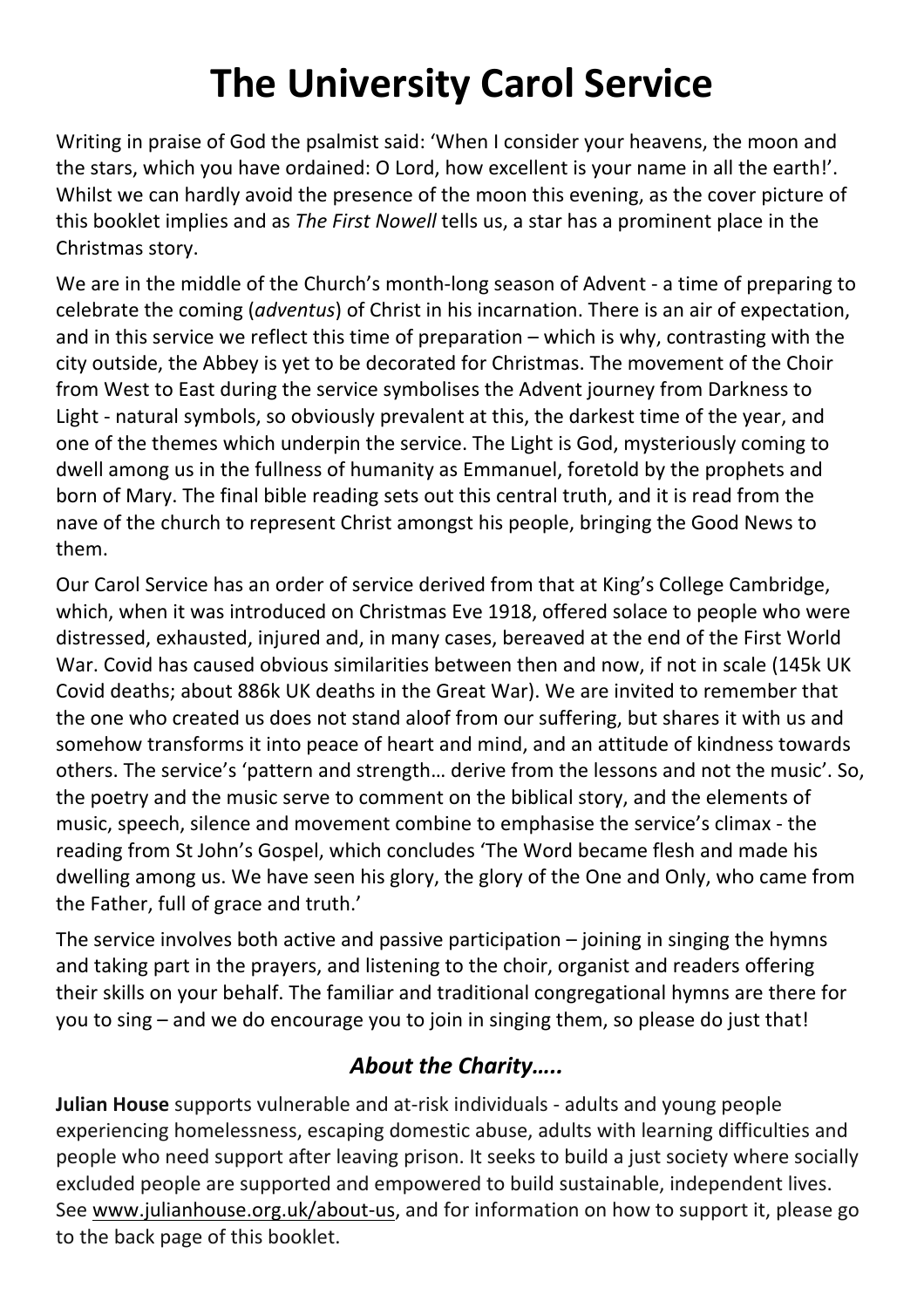# *Welcome…*

Welcome to the University of Bath Carol Service. We invite you to enter the mystery and depth of the Christmas story, told again tonight through specially-chosen words and music.

In the Christmas story *heaven touches earth*. The world is changed.

It is a story of wonder and surprise, of God coming towards us, and becoming one of us, through a vulnerable human baby born in a simple stable. The birth of Christ has been recounted for over two thousand years; it is the story that makes the difference, the story of the Word becoming flesh and dwelling among us. It is both history, and a living story for today. God is now with us.

It also a story of hope. This year, as we continue to cope with the Covid pandemic, joining a worldwide challenge to move to a new way of living, many seek a steadfast source of strength. Writing this in the week of 'Christ the King', the week before Advent, we hear of Jesus Christ – the one truth in a world of uncertainties. *Nigel Rawlinson* 

> Your Ecumenical Chaplaincy Team wish you, and your family and friends, peace, health, joy and happiness this Christmastide.

The Reverend Canon Nigel Rawlinson, University Chaplain Karen Turner, Methodist Mother Sarah, Orthodox Tim Norton, Anglican The Reverend David Pattie, URC Sarah Sanderson - Anglican Theresa Gibson, Roman Catholic Chaplain, Prior Park College

And at St John's Roman Catholic Church: Father Christopher Whitehead.



Organist : Gary Desmond, Deputy Organist, Bath Abbey Conductor : Dr Michael Painting

The Choir is a Students' Union Society, and is also supported by the University Alumni Fund.

**Before the Service starts…. Please silence chiming watches and mobile phones.**

**If you use a hearing aid, please turn it to 'T' - the Abbey has an induction loop.** 

**Please note that photography and recording are not permitted.** 

*The University thanks the Rector and PCC of Bath Abbey for enabling this service to take place here.*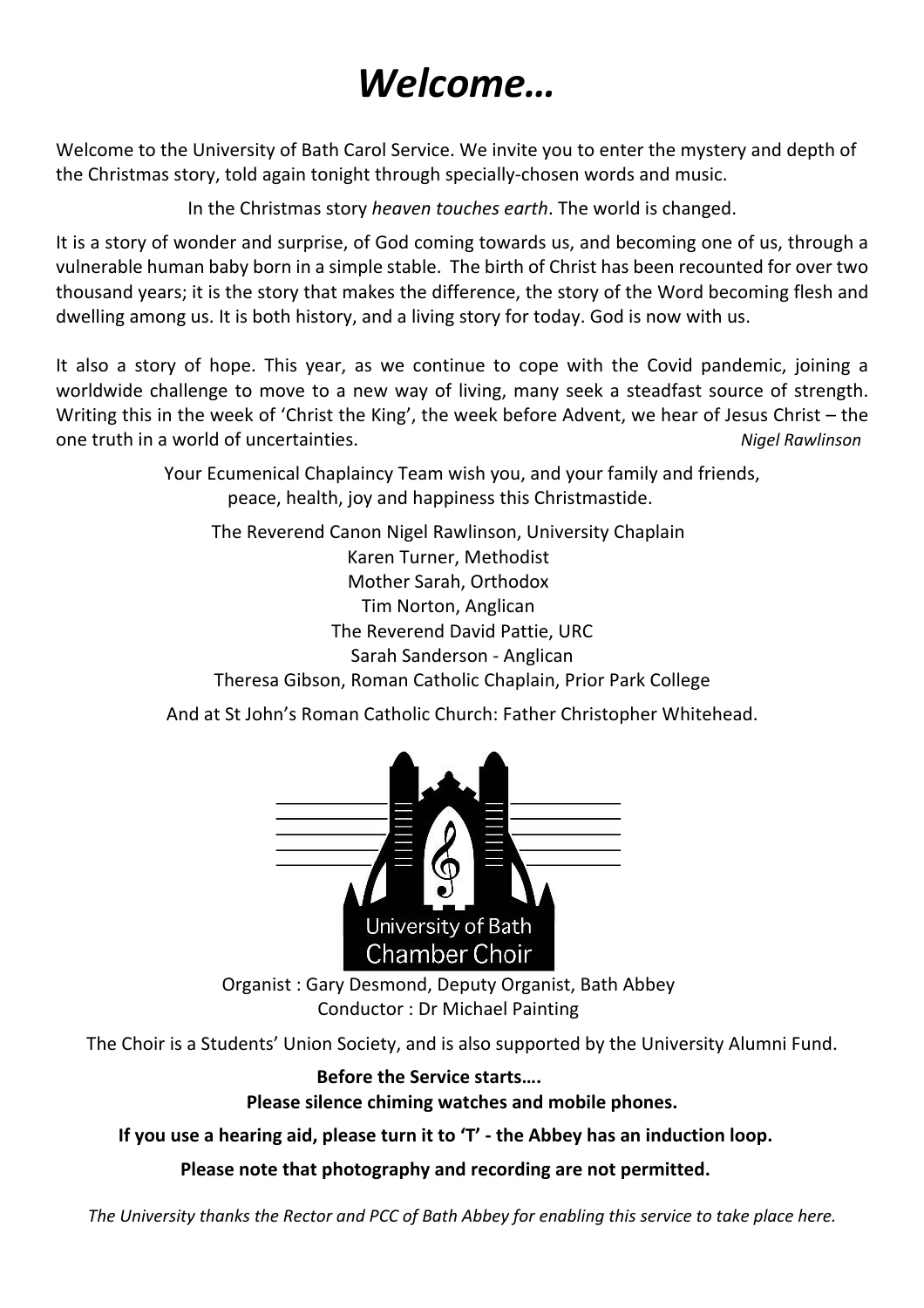# **ORDER OF SERVICE**

### **WELCOME**

The Reverend Chantal Mason, Bath Abbey Pastor

#### **ALL STAND, and keep a silence**

*The University Chamber Choir sings:* 

Lasset uns frohlocken, *Let us rejoice!* Der Name des Herrn *The name of the Lord* sei gelobet in Ewigkeit. *be praised for ever. Halleluja! Hallelujah!*

es nahet der Heiland, *The redeemer is coming,* den Gott uns verheißen. *whom the Lord has promised.*

*Advent Sentence Felix Mendelssohn 1809-1847*

**All sing:** 

Long ago, prophets knew Mary, hail! Though afraid, Christ would come, born a Jew, she believed, she obeyed. come to make all things new, In her womb God is laid, hear his people's burden, the still the time expected, freely love and pardon. The nurtured and protected: *Ring bells, ring, ring, ring! Ring bells, etc. Sing choirs, sing, sing, sing! When he comes, 4 when he comes,* Journey ends: where afar *who will make him welcome?* Bethlem shines, like a star,

God in time, God in man, Saviour, do not tarry: born himself of woman, *Jesus comes,* God divinely human: *Jesus comes,*

 *Fred Pratt Green 1903-2000 14th century German tune, arranged by Gustav Holst 1864-1934*

**All remain standing**

*1* 3

stable door stands ajar. **2** Unborn son of Mary, this is God's timeless plan: *Ring bells, ring, ring, ring!* he will come, as a man, *Sing choirs, sing, sing, sing! Ring bells, etc. we will make him welcome.*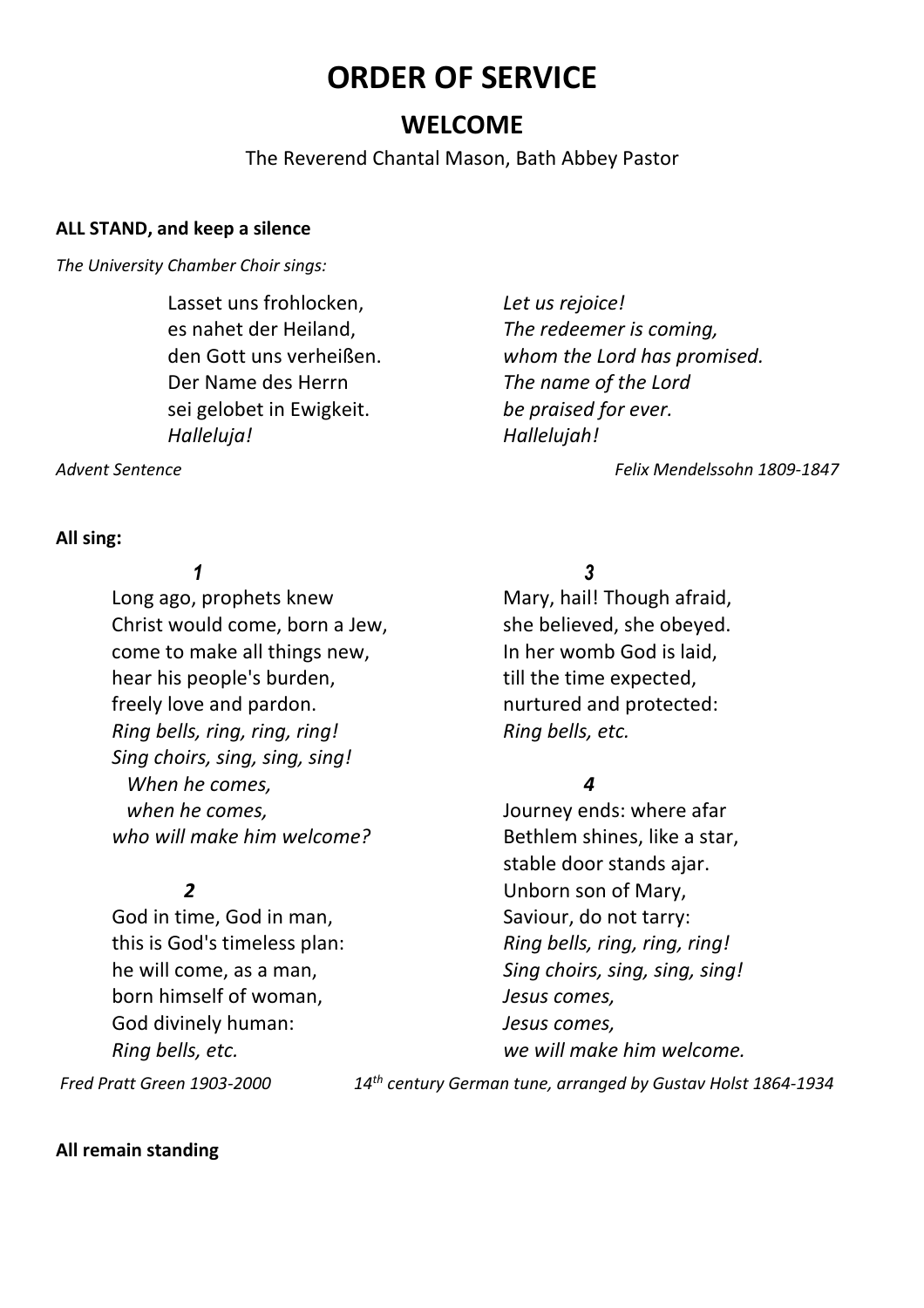## **The Bidding**

- *An Invitation -*

The Reverend Canon Nigel Rawlinson, University Chaplain

 *The Bidding ends with the Lord's Prayer, said by everyone:* 

**Our Father in heaven, hallowed be your name, your kingdom come, your will be done, on earth as in heaven. Give us today our daily bread. Forgive us our sins as we forgive those who sin against us. Lead us not into temptation but deliver us from evil. For the kingdom, the power, and the glory are yours, now and for ever. Amen.**

May the Lord, when he comes, find us watching and waiting, now and always. **Amen.** 

*The Church's Prayer for this, the third week of Advent:* 

O Lord Jesus Christ, who at your first coming sent your messenger to prepare the way before you: grant that the ministers and stewards of your mysteries my likewise so prepare and make ready your way by turning the hearts of the disobedient to the wisdom of the just, that at your second coming to judge the world we may be found an acceptable people in your sight; for you are alive and reign with the Father in the unity of the Holy Spirit, one God, now and for ever. **Amen.**

#### **All sit**

#### *The Choir:*

Never weather-beaten sail more willing bent to shore. Never tired pilgrim's limbs affected slumber more, than my wearied sprite now longs to fly out of my troubled breast: O come quickly, sweetest Lord, and take my soul to rest.

Ever blooming are the joys of heaven's high paradise. Cold age deafs not there our ears, nor vapour dims our eyes: glory there the sun outshines whose beams the blesséd only see: O come quickly, glorious Lord, and raise my sprite to thee!

*Thomas Campion 1567-1620 Richard Shephard 1949-2021*

O morning star, splendour of the light eternal and bright sun of righteousness: come and bring light to those who dwell in darkness and in the shadow of death.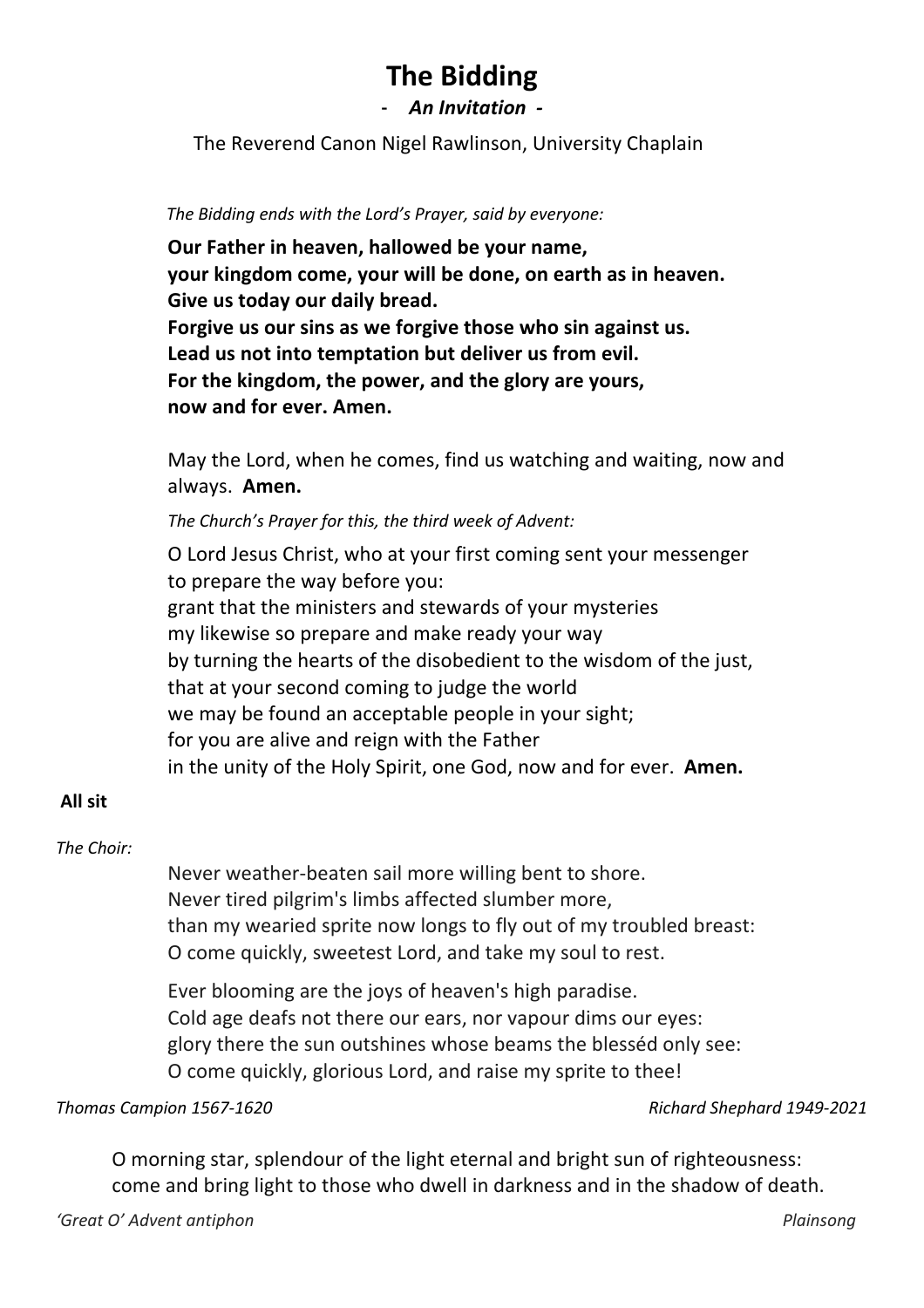# **The Peaceful Kingdom**

*The Lord will raise up for David a righteous branch*

The days are surely coming, says the Lord, when I will fulfil the promise I made to the house of Israel and the house of Judah. In those days and at that time I will cause a righteous branch to spring up for David; and he shall execute justice and righteousness in the land. In those days Judah will be saved and Jerusalem will live in safety. And this is the name by which it will be called: 'The Lord is our righteousness.'

*Jeremiah 23 : 14 – 16 Reader: Josh Galpin, Undergraduate, Department of Mathematical Sciences and President of the Christian Union*

> All this night shrill chanticleer, day's proclaiming trumpeter, claps his wings and loudly cries, Mortals, mortals, wake and rise! see a wonder heaven is under, from the earth is risen a sun shines all night though day be done.

Wake, O earth, wake everything, wake and hear the joy I bring, wake and joy; for all this night heaven and every twinkling light, all amazing, still stand gazing, angels, powers and all that be, wake and joy this Sun to see.

Hail, O Sun, O blesséd Light, sent into the world by night, let thy rays and heavenly powers shine in this dark soul of ours; for most duly thou art truly God and man we do confess. Hail, O Sun of Righteousness!

*Chanticleer = rooster* 

*William Austin 1587-1634 Reader: Thomas Sheppard, High Sheriff of Somerset and former Chair of University Council*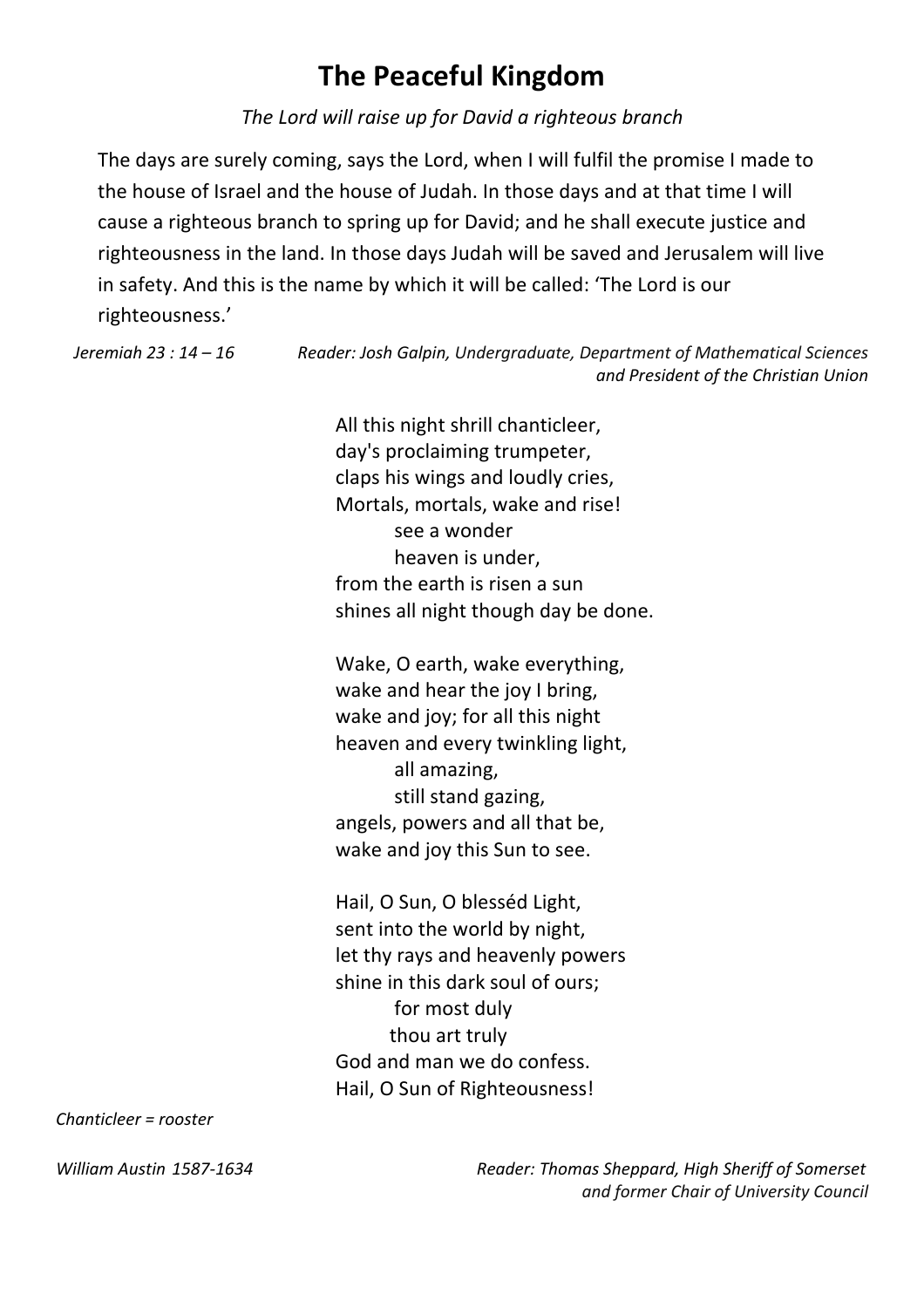#### **All stand and sing:**

Let all mortal flesh keep silence, Rank on rank the host of heaven and with fear and trembling stand; spreads its vanguard on the way; ponder nothing earthly-minded, as the Light of Light descendeth for with blessing in his hand, from the realms of endless day; Christ our God to earth descendeth, that the powers of hell may vanish our full homage to demand. As the darkness clears away.

as of old on earth he stood, cherubim, with sleepless eye, Lord of lords, in human vesture, veil their faces to the presence, in the body and the blood; as with ceaseless voice they cry: he will give to all the faithful **Alleluia**, alleluia, his own self for heavenly food. alleluia, Lord most high!

#### *1 3*

### *2 4*

King of kings, yet born of Mary, and At his feet the six-winged seraph;

*Liturgy of St James French carol tune, v4 arranged by Sir Stephen Cleobury 1948-2019*

#### **All sit**

*The Choir:* 

### *Es ist ein Ros' entsprungen*

from tender roots on earth; by prophets once foretold; as ancient men were singing, Mary alone has brought us from Jesse came its birth. the Child promised of old. And now this little flower By God's eternal power at this, the midnight hour. at this, the midnight hour.

There is a Rose a-springing This Rose, the stem of Jesse, appears in coldest winter the Maid has borne the infant

> The flower so small and slender shines through with radiance bright; to us so sweet and tender dispels the darkest night. True Man with God's true power, helps us from all our suffering, saves us from death's dark hour.

*German carol, translated and arranged by Donald Cashmore 1926-2013 Michael Praetorius 1571-1621*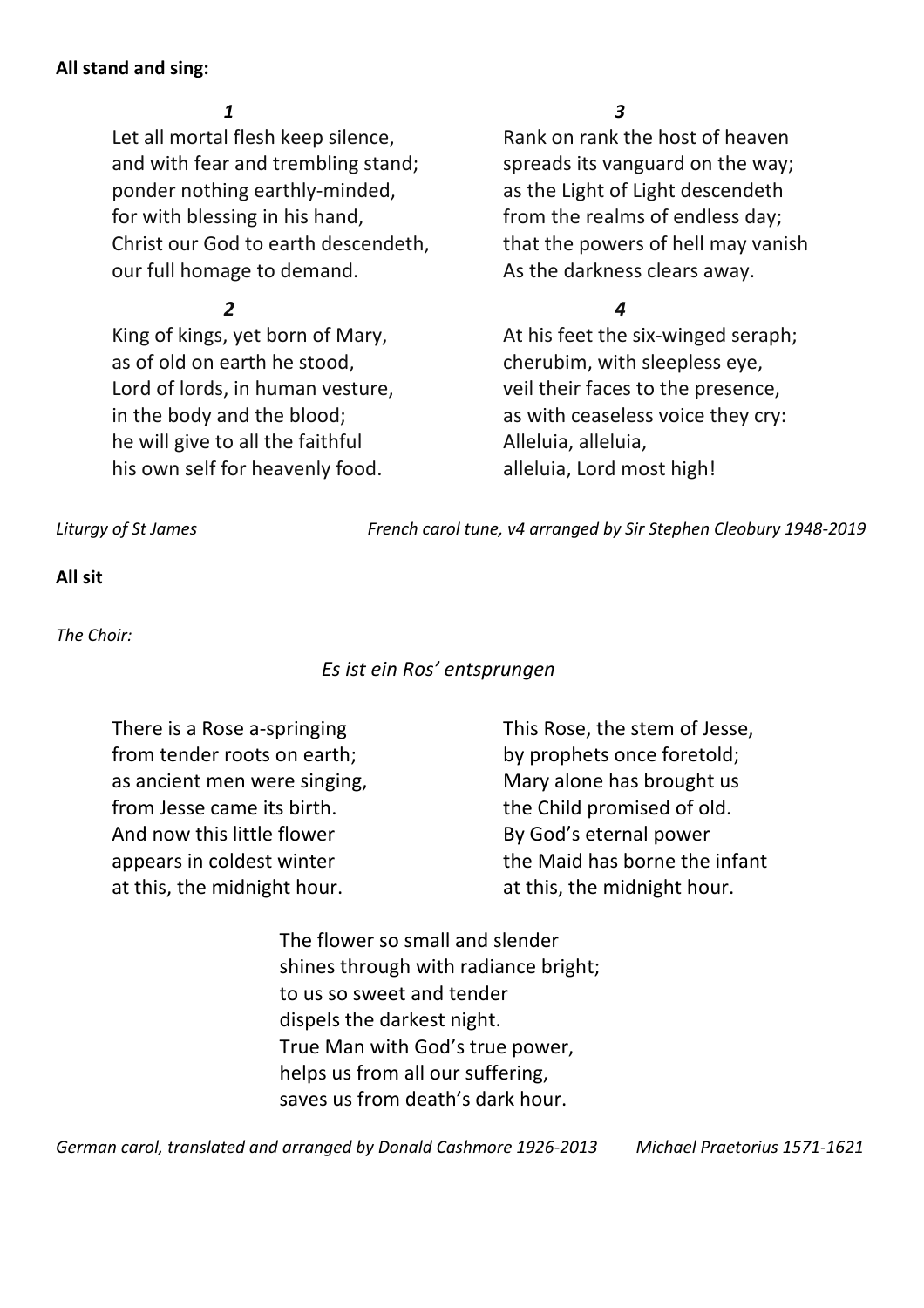# **The Annunciation**

*The angel Gabriel salutes the Blessed Virgin Mary*

In the sixth month the angel Gabriel was sent by God to a town in Galilee called Nazareth, to a virgin engaged to a man whose name was Joseph, of the house of David. The virgin's name was Mary. And he came to her and said, 'Greetings, favoured one! The Lord is with you.' But she was much perplexed by his words and pondered what sort of greeting this might be. The angel said to her, 'Do not be afraid, Mary, for you have found favour with God. And now, you will conceive in your womb and bear a son, and you will name him Jesus. He will be great, and will be called the Son of the Most High, and the Lord God will give to him the throne of his ancestor David. He will reign over the house of Jacob for ever, and of his kingdom there will be no end.' Mary said to the angel, 'How can this be, since I am a virgin?' The angel said to her, 'The Holy Spirit will come upon you, and the power of the Most High will overshadow you; therefore the child to be born will be holy; he will be called Son of God. Then Mary said, 'Here am I, the servant of the Lord; let it be with me according to your word.' Then the angel departed from her.

*Luke 1 : 26 - 35, 38 Reader: Mother Sarah, Chaplain, Orthodox tradition* 

There comes a ship a-sailing, with angels flying fast; she bears a splendid cargo and has a mighty mast.

This ship is fully laden, right to her highest board, she bears the Son from heaven, God's high eternal Word.

And that ship's name is Mary of flowers the Rose is she, and brings to us the Christ Child from sin to set us free.

The ship made in this fashion in which such store was cast, her sail is love's sweet passion, the Holy Ghost her mast.

*and Zoë Paumelle, SU Activities Officer*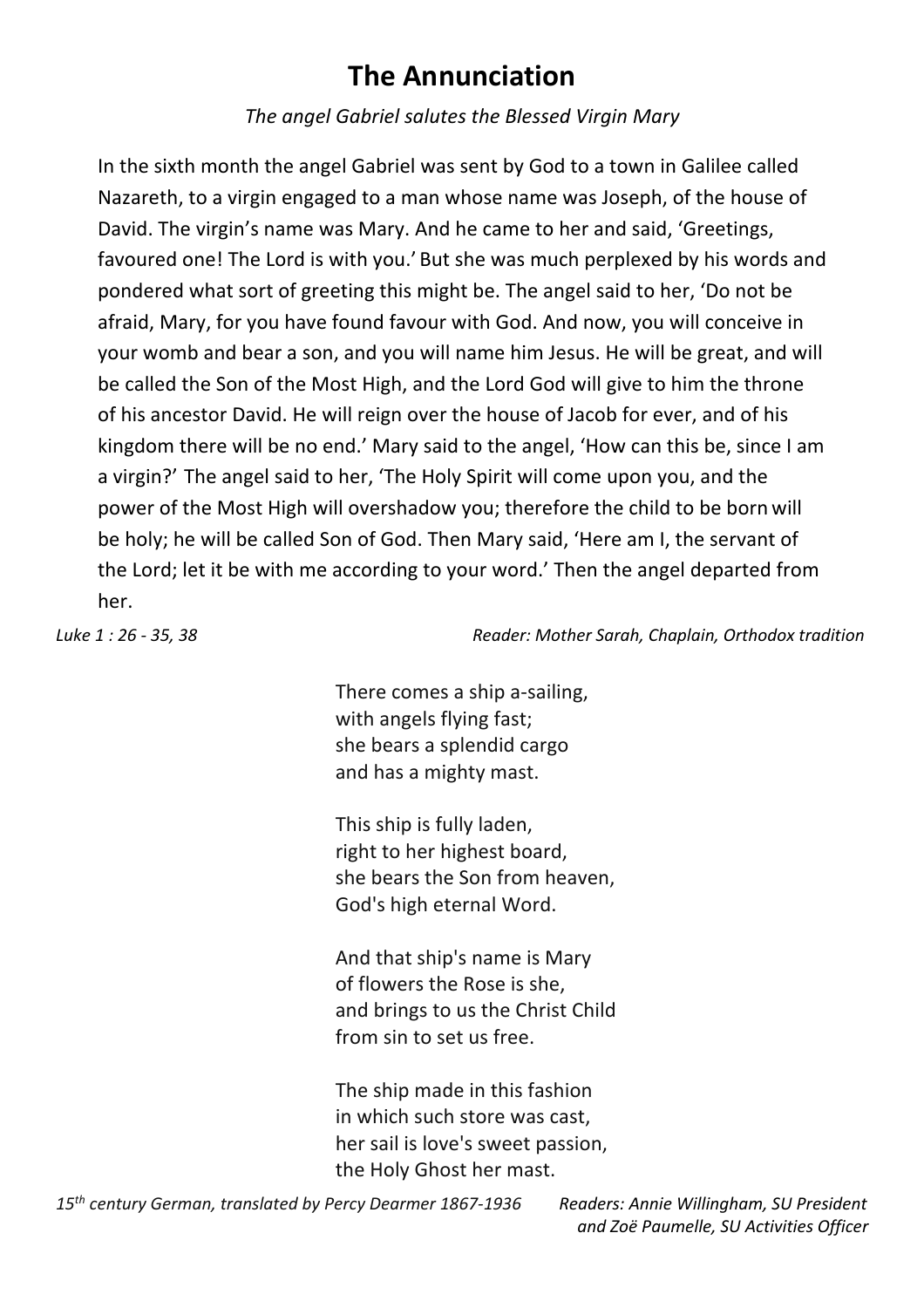*The Choir:* 

#### *Nova! Nova! Ave fit ex Eva!*

from Nazareth to Galilee. whose name shall be Jesu.'

He met a maiden in a place;  $\frac{1}{1}$  is not yet six months agone, he kneeled down before her face: since Elizabeth conceived John he said: 'Hail, Mary, full of grace!' as it was prophesied before.'

When the maid heard tell of this Then said the maiden verily, she was full sore abashed, Iwis,  $\frac{1}{1}$  am your servant right truly, and wened that she had done amiss. *Ecce ancilla Domini.'*

Gabriel of high degree, Then said the angel: 'Dread not you, he came down from Trinity, a child you shall conceive in all virtue

#### *Nova! Nova! Ave fit ex Eva!*

*Nova! Nova! Ave fit ex Eva! = News! News! 'Ave' is made from 'Eva'! Ecce ancilla Domini. = Behold, the handmaid of the Lord.*

*15th century English carol Bob Chilcott 1955-* 

#### **All stand and sing**

in a manger for his bed:<br>is our Lord in heaven above: Mary was that mother mild, and he leads his children on, Jesus Christ, her little child. to the place where he is gone.

He came down to earth from heaven, Not in that poor lowly stable, who is God and Lord of all, with the oxen standing by, and his shelter was a stable, we shall see him; but in heaven, and his cradle was a stall: set at God's right hand on high; with the poor, and mean, and lowly, where like stars his children crowned lived on earth our saviour holy. all in white shall wait around.

*1 3* 

Once in royal David's city, and our eyes at last shall see him, stood a lowly cattle shed, through his own redeeming love; where a mother laid her baby, for that child so dear and gentle,

#### *2 4*

*Cecil Frances Alexander 1818-95 Henry J Gauntlett 1805-76, harmonised by A H Mann 1850-1929 v4 arranged by Sir Philip Ledger 1937-2012*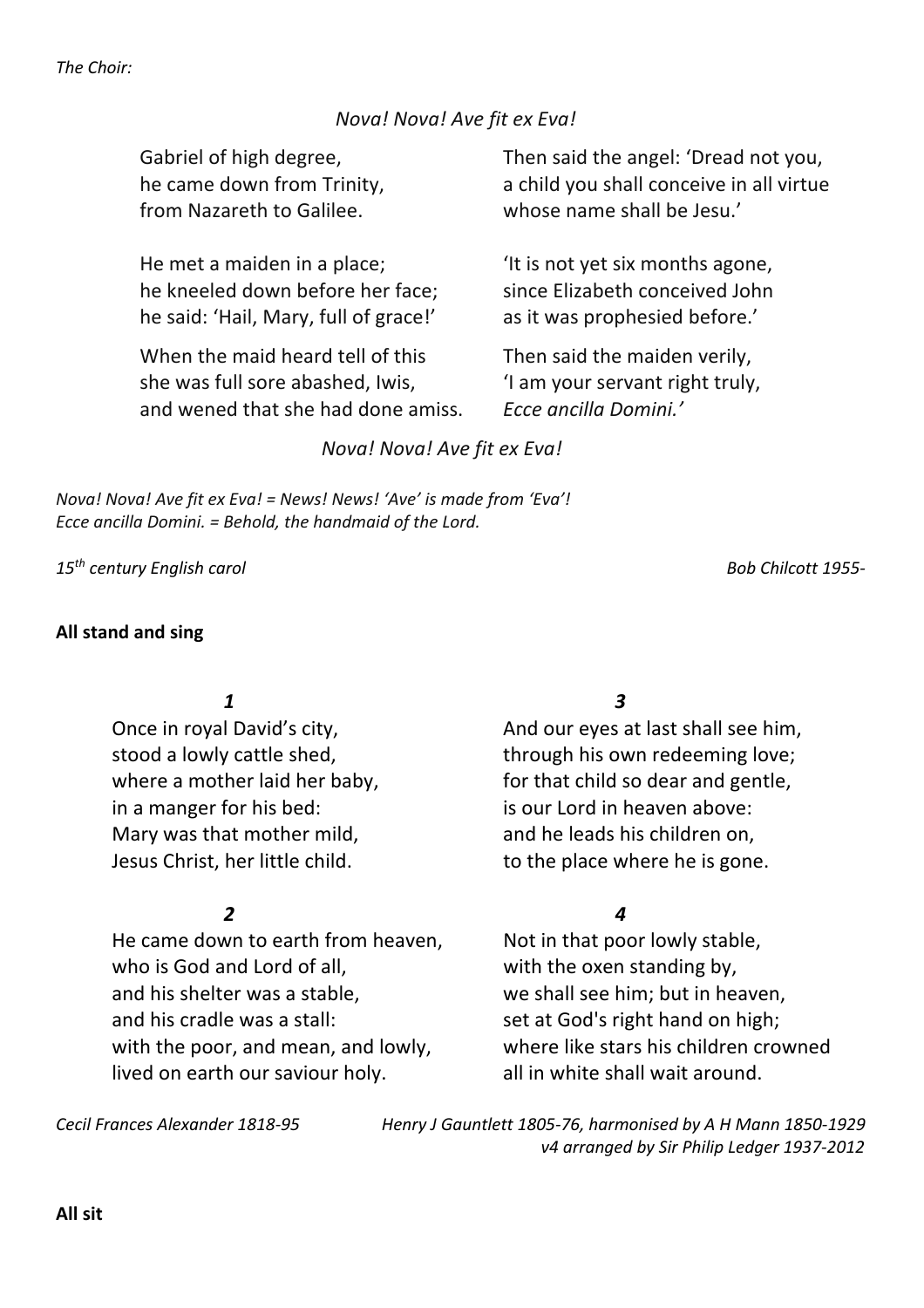# **The Birth of Jesus**

### *St Matthew tells of the birth of Jesus*

Now the birth of Jesus the Messiah took place in this way. When his mother Mary had been engaged to Joseph, but before they lived together, she was found to be with child from the Holy Spirit. Her husband Joseph, being a righteous man and unwilling to expose her to public disgrace, planned to dismiss her quietly. But just when he had resolved to do this, an angel of the Lord appeared to him in a dream and said, 'Joseph, son of David, do not be afraid to take Mary as your wife, for the child conceived in her is from the Holy Spirit. She will bear a son, and you are to name him Jesus, for he will save his people from their sins.'

All this took place to fulfil what had been spoken by the Lord through the prophet:

'Look, the virgin shall conceive and bear a son, and they shall name him Emmanuel', which means, 'God is with us.'

When Joseph awoke from sleep, he did as the angel of the Lord commanded him; he took her as his wife, but had no marital relations with her until she had borne a son; and he named him Jesus.

| Matthew 1:18-23 | Reader: Lucy Sparkes, Undergraduate, Department of Physics<br>and CathSoc and Christian Union member                                                                                  |
|-----------------|---------------------------------------------------------------------------------------------------------------------------------------------------------------------------------------|
|                 | Into a quiet world, all so still<br>came baby Jesus, stooping from his skies.<br>Peace in the valley lay, hush on the hill,<br>so softly opened the gates of paradise.<br>Noël, noël. |
|                 | Ah, the far faint strain!<br>Sweet angel voices fading, fading as they sing.<br>heard but by shepherds in the quite of the plain.<br>All so still was the coming of the King.         |
|                 | Into a quiet heart, all so still<br>glides a joy gently through the mist and rain.<br>Hark in the silence how the harp strings thrill,<br>noël, noël rings the far faint cry.         |
|                 | Soft angel voices hail a holy birth,<br>dropped like a whisper<br>down the quiet of the skies.<br>All so still came happiness to earth.                                               |

*Graham Robertson 1866-1948 Reader: Karen Turner, Chaplain, Methodist tradition*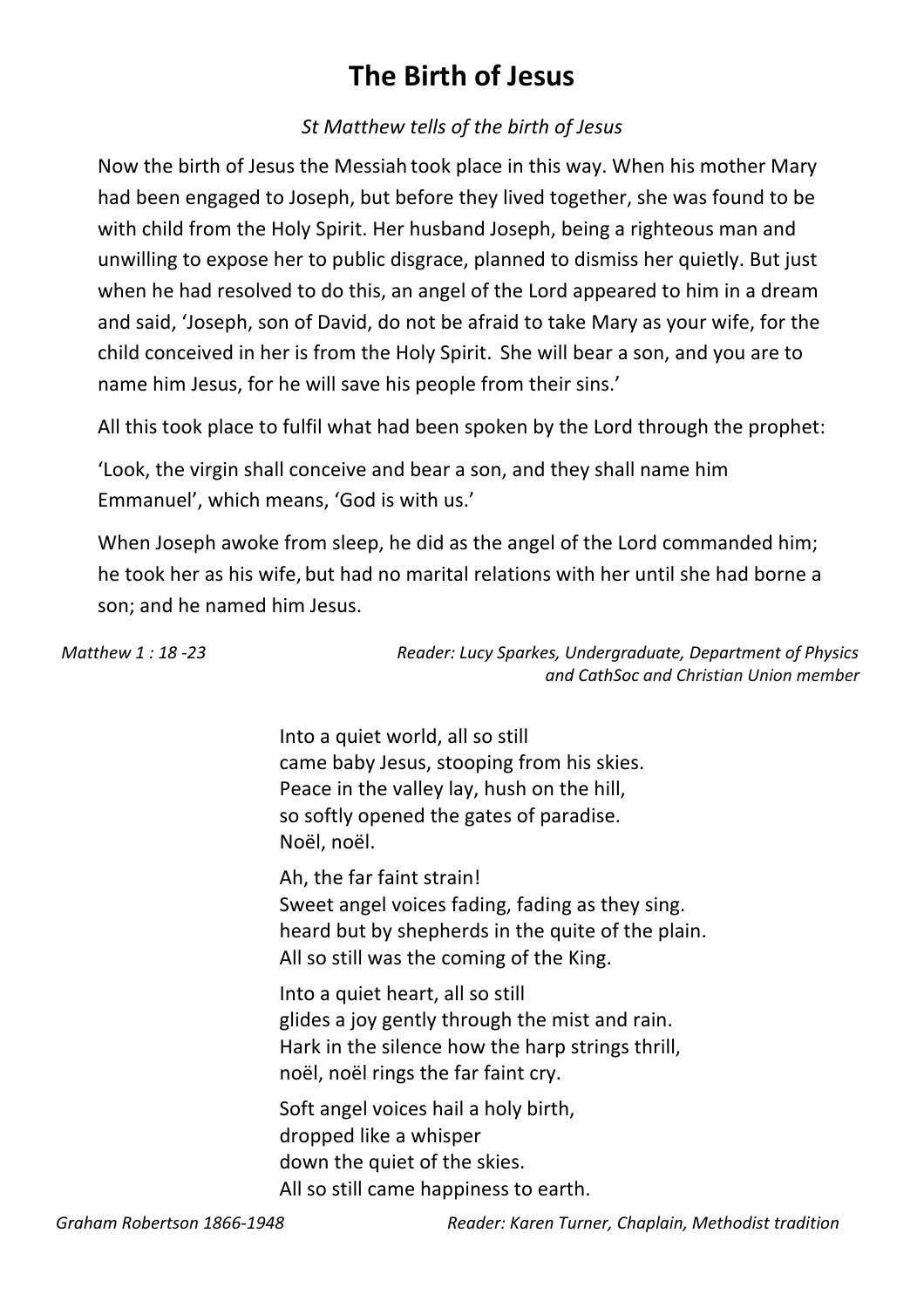#### *The Choir: St Joseph's carol*

O see a young maid mother lying, full of grace and greatly blest; hear what gift to her is given, 'tis a son, by God's behest. Jesus, child of Nazareth, before us bitterly lies crying, *Hush, O hush thou little babe, hush, God has willed thou liest here thus.*

Saint Joseph near, in awe beholding, reverently holds hat in hand, by the blessed virgin mother there, so thoughtful, he doth stand. In the world around him wending, see he folk of grief unending, *Hush, O hush thou little babe, hush, God has willed thou liest here thus.*

Saint Joseph he set forth a-trudging barefoot through the winter snow; wood and coal he must be seeking, and 'tis well that he does so. For, unwrapped, unwrapped, the babe, behold him, as his mother holds him. *Hush, O hush thou little babe, hush, God has willed thou liest here thus.*

*Flemish carol, translated by Elizabeth Poston 1905-1987 arranged by Richard Lloyd 1933-2021*

#### **All stand and sing:**

glory to the new-born king; Christ, the ever-lasting Lord, peace on earth and mercy mild, late in time behold him come God and sinners reconciled; example offspring of a virgin's womb: join the triumph of the skies, hail th'incarnate deity! Christ is born in Bethlehem. Jesus, our Emmanuel. *Hark! the herald angels sing Hark! the herald angels sing glory to the new-born king. glory to the new-born king.*

#### *1 2*

Hark! the herald angels sing Electronic Christ, by highest heaven adored, joyful all ye nations rise, the veiled in flesh the godhead see, with th'angelic host proclaim, The Pleased as man with man to dwell,

 *3* 

Hail the heav'n-born Prince of Peace, hail the Sun of Righteousness, light and life to all he brings, ris'n with healing in his wings; mild he lays his glory by, born that man no more may die, born to raise the sons of earth, born to give them second birth: *Hark! the herald angels sing glory to the new-born king.*

*Charles Wesley 1707-1788 and others Felix Mendelssohn, v3 arranged by John Rutter 1945-*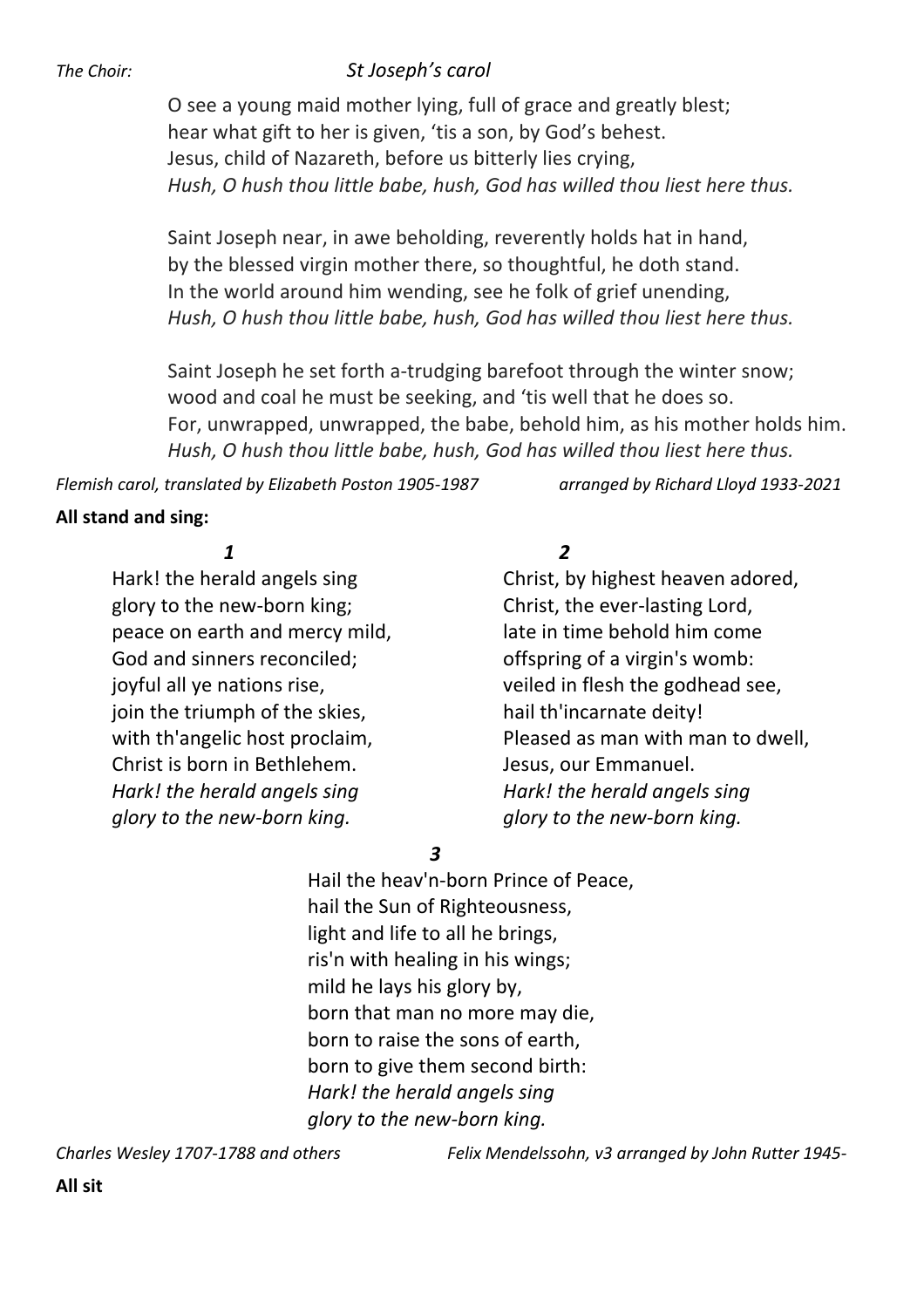# **The Shepherds, the Angels and the Wise Men**

### *The shepherds go to the manger*

In that region there were shepherds living in the fields, keeping watch over their flock by night. Then an angel of the Lord stood before them, and the glory of the Lord shone around them, and they were terrified. But the angel said to them, 'Do not be afraid; for see - I am bringing you good news of great joy for all the people: to you is born this day in the city of David a Saviour, who is the Messiah, the Lord. This will be a sign for you: you will find a child wrapped in bands of cloth and lying in a manger.' And suddenly there was with the angel a multitude of the heavenly host, praising God and saying, 'Glory to God in the highest heaven, and on earth peace among those whom he favours!' When the angels had left them and gone into heaven, the shepherds said to one another, 'Let us go now to Bethlehem and see this thing that has taken place, which the Lord has made known to us.'So they went with haste and found Mary and Joseph, and the child lying in the manger.

*Luke 2 : 8 - 16 Reader: Sophia Eng, Undergraduate, Department of Chemical Engineering and Chaplaincy Assistant* 

### *The sky exploded*

| Night turned inside out               | All this.                                       |
|---------------------------------------|-------------------------------------------------|
| and suddenly all was ablaze           | All this fanfare-fuss, this mad amazing energy, |
| across the blue-black sky             | on this high hilltop,                           |
| like diamonds. It was day,            | this was not the main event.                    |
| like rainbows sparkling in salt spray | That happened quietly behind the pub            |
| or waterfalls of light                | in a shed they kept the donkey in.              |
| Not any sort of night                 | There God was born                              |
| that anyone has ever seen before      | not in a palace to be claimed by kings          |
| - or since.                           | not in a rich man's house awash with things.    |
| The shepherds on the hill             | Not even underneath the angels' shining wings   |
| screwed up their eyes against it      | but in a shed. With stuff.                      |
| so bright it made them wince.         | For us. For ordinary us.                        |
| They heard the singing,               |                                                 |
| felt the wind of wild wings beating,  |                                                 |
| - white and gleaming thunder          |                                                 |

high in God's heaven.

*Jan Dean Reader: Izzy Erlewyn-Lajeunesse, Undergraduate, Department of Psychology and Chair, Chamber Choir*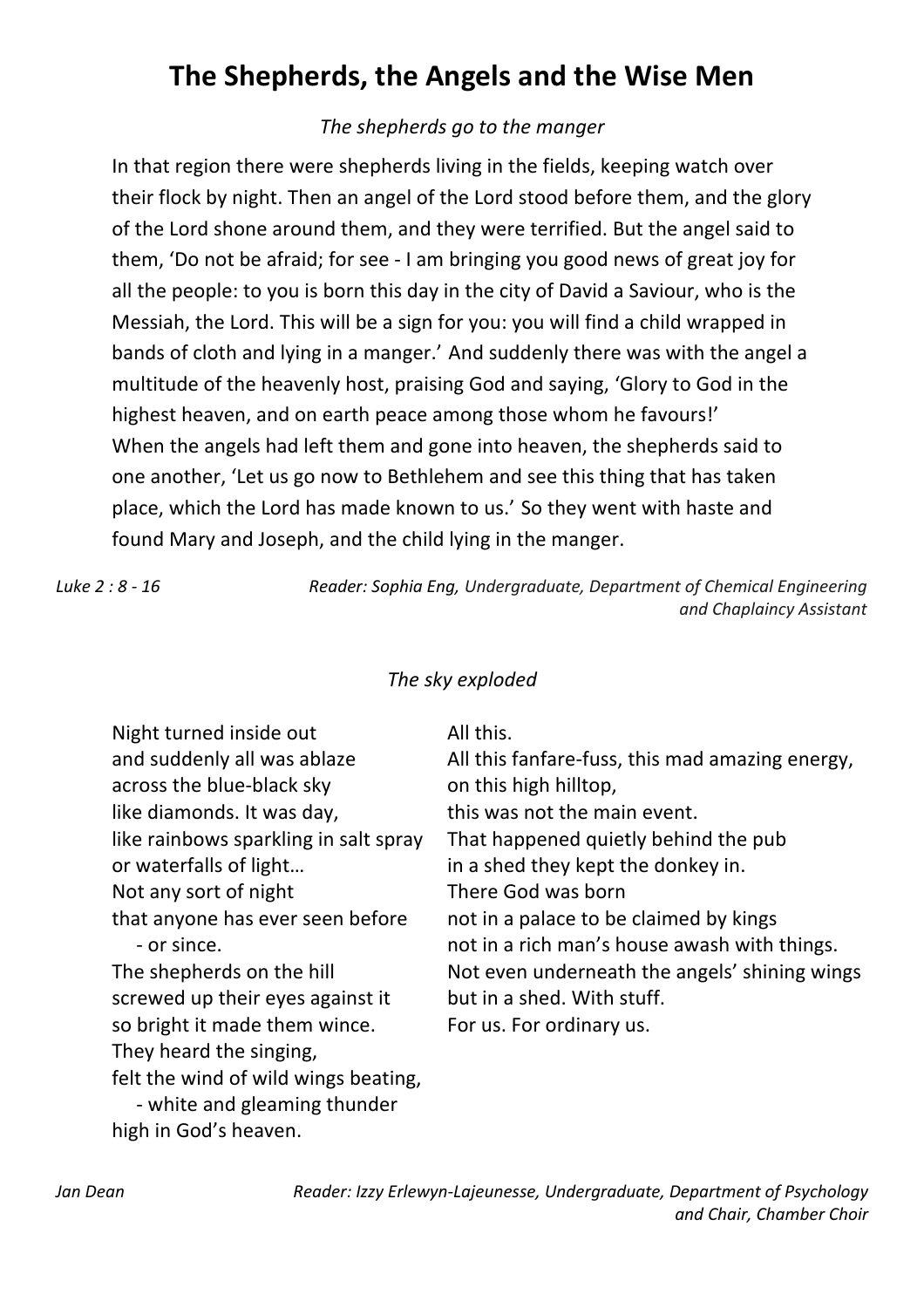#### **All stand and sing:**

#### *1*

The first Nowell the angel did say This star drew nigh to the north-west; was to certain poor shepherds in fields as they lay; o'er Bethlehem it took its rest, in fields where they lay, keeping their sheep, and there it did both stop and stay on a cold winter's night that was so deep: right over the place where Jesus lay: *Nowell, nowell, nowell, nowell, Nowell, etc born is the king of Israel.*

They lookéd up, and saw a star, Then entered in those wise men three, shining in the east, beyond them far; full reverently upon their knee, and to the earth it gave great light, and offered there in his presence and so it continued both day and night:<br>both gold and myrrh and frankincense: *Nowell, etc. Nowell, etc.*

#### *3 6*

And by the light of that same star, Then let us all with one accord three wise men came from country far; sing praises to the heavenly Lord, *Nowell, etc.*

*English traditional carol* 

#### *4*

### *2 5 (Choir only)*

to seek for a king was their intent, that hath made heav'n and earth of naught and to follow the star wherever it went: and with his blood mankind hath bought: *Nowell, etc.*

 *arranged by James O'Donnell 1961-* 

#### **All sit**

### *The Choir: Carol of the Bells*

Snow in the air, choirs start to sing, praising the Lord, bells start to ring. Fly from the church, fly swallow here, bring to our house joy for the year. This special day praising the Lord ring out the bells praising his word. Fly special bird, this Christmastide you'll be the sign God will provide. Snow in the air, choirs start to sing, praising the Lord, bells start to ring.  *Ring out the church bells, fly little swallow, choirs tell the story wise men did follow. Gather here today and sing his glory, gather here today and tell the story. Fly from the church, fly swallow here, bring to our house joy for the year.* 

Bird in the air, sing swallow sing, choirs echo round church bells that ring. Fly special bird: this Christmastide you'll be the sign God will provide. Soft falling snow, earth dusted white, fly here to us safe in your flight. Bring to us now rich blessings here: joy and goodwill all through the year. Bird in the air, sing swallow sing, choirs echo round church bells that ring.  *Ring out the church bells…..*

This special day ring out the bells praising his word. Praise!

*Carol Barratt 1945-, based on a traditional Ukrainian folk chant Mykola Leontovich 1877-1921*

#### **All stand, and turn to face the Gospel Reader**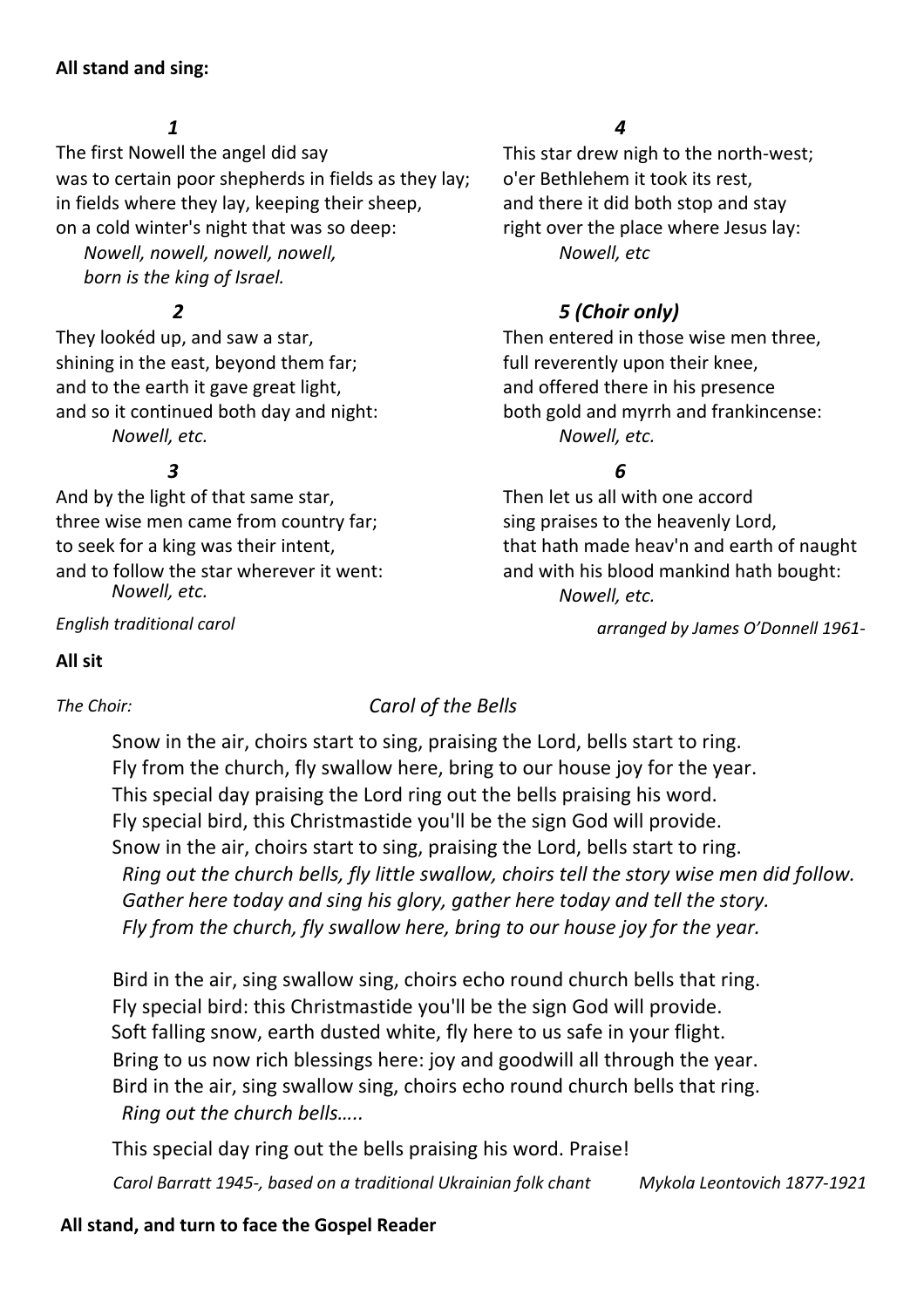# **The Gospel**

### *The Incarnation of the Word of God*

In the beginning was the Word, and the Word was with God, and the Word was God. He was with God in the beginning. Through him all things were made; without him nothing was made that has been made. In him was life, and that life was the light of mankind. The light shines in the darkness, but the darkness has not understood it.

There came a man who was sent from God; his name was John. He came as a witness to testify concerning that light, so that through him all men might believe. He himself was not the light; he came only as a witness to the light. The true light that gives light to everyone was coming into the world.

He was in the world, and though the world was made through him, the world did not recognize him. He came to that which was his own, but his own did not receive him. Yet to all who received him, to those who believed in his name, he gave the right to become children of God - children born not of natural descent, nor of human decision or a husband's will, but born of God.

The Word became flesh and made his dwelling among us. We have seen his glory, the glory of the One and Only, who came from the Father, full of grace and truth.

*John 1 : 1 – 14 Reader : Nigel Rawlinson, University Chaplain* 

*The Gospel is read from the nave of the church, thus representing Christ amongst the people, and bringing the Good News to them. Jesus is Emmanuel : God is with us.* 

### **All sit**

*The Choir:*

Torches, torches, run with torches all the way to Bethlehem! Christ is born and now lies sleeping; come and sing your song to him!

Ah, Roro, Roro, my baby, ah, Roro, my love, Roro; sleep you well, my heart's own darling, while we sing you our Roro.

Sing, my friends, and make you merry, joy and mirth and joy again; lo, he lives, the King of heaven, now and evermore. Amen.

*From the Galician, translated by J.B. Trend John Joubert 1927-2019*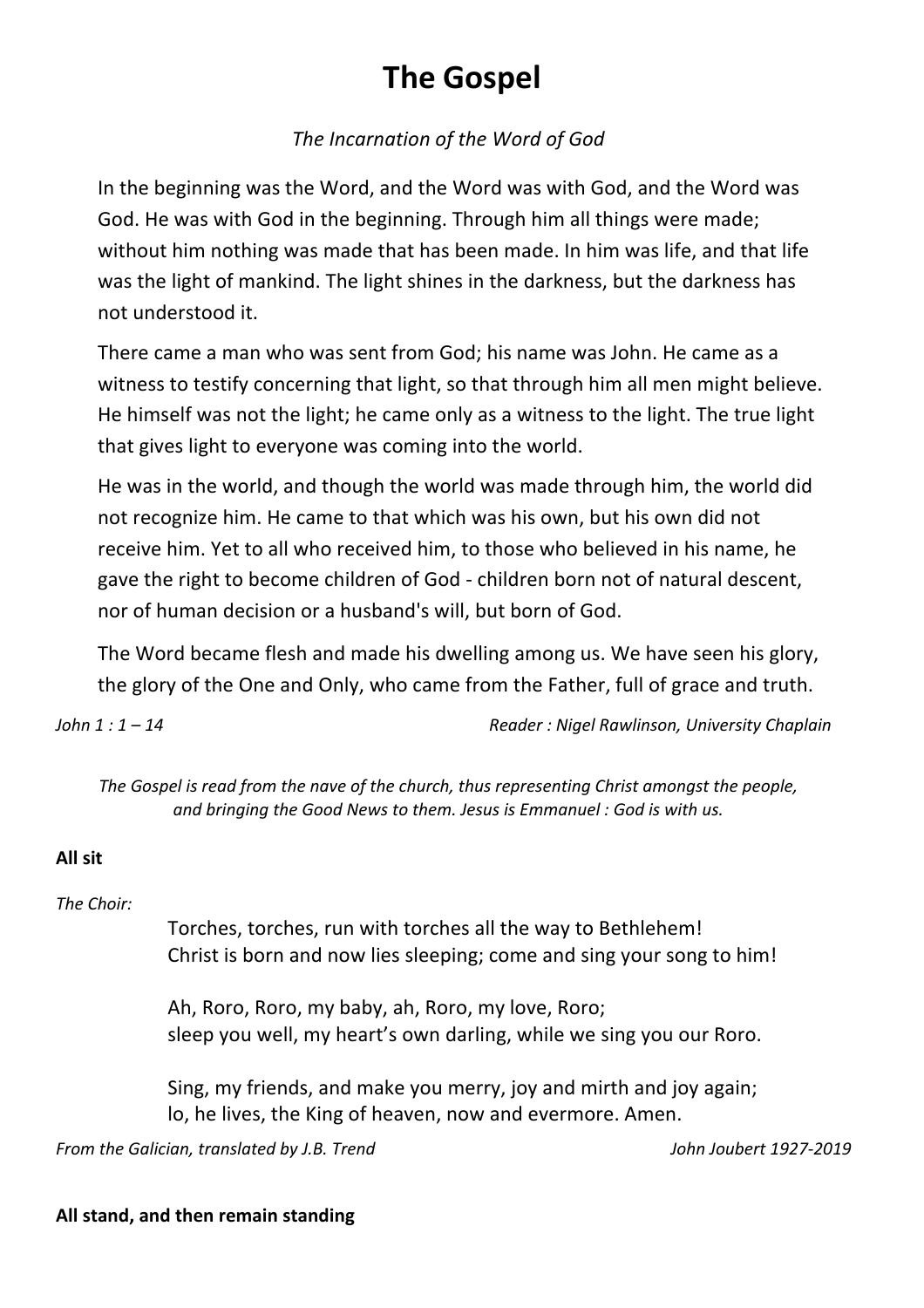# **The Blessing**

### The University Chaplain

Almighty God, you make us glad with the yearly remembrance of the birth of your Son, Jesus Christ: grant that, as we joyfully receive him as our redeemer, so we may with sure confidence behold him when he shall come to be our judge; who is alive and reigns with you, in the unity of the Holy Spirit, one God, now and forever. **Amen**.

 May he who by his incarnation gathered into one things earthly and heavenly, bestow upon you the fullness of inward peace and goodwill; and the blessing of God almighty, the Father, the Son, and the Holy Spirit, be upon you and remain with you always. **Amen.**

*The Choir:* God is the Lord who hath showed us light! Blessed is he that cometh in the name of the Lord: Hosanna in the highest.

*A Christmas Salutation Anthony Caesar 1924-2018*

| All sing: |                                           | 3                                      |  |
|-----------|-------------------------------------------|----------------------------------------|--|
|           | O come, all ye faithful,                  | Sing choirs of angels                  |  |
|           | Joyful and triumphant,                    | sing in exultation,                    |  |
|           | O come ye, O come ye to Bethlehem;        | sing, all ye citizens of heaven above; |  |
|           | come and behold him                       | glory to God                           |  |
|           | born the King of Angels:                  | in the highest:                        |  |
|           | O come let us adore him, Christ the Lord. | O come, etc.                           |  |
|           | 2                                         |                                        |  |
|           | God of God,                               | Yea, Lord, we greet thee,              |  |
|           | Light of Light,                           | born that happy morning,               |  |
|           | Lo! he abhors not the virgin's womb;      | Jesu, to thee be glory given;          |  |
|           | very God,                                 | Word of the Father,                    |  |
|           | begotten, not created:                    | now in flesh appearing:                |  |
|           | O come, etc.                              | O come, etc.                           |  |

*18th century, translated by F Oakeley and W T Brook* 

#### **All remain standing**

Organ Voluntary : Postlude sur un Noël **Denis Bédard 1950-**

 *vv3 and 4 arranged by Sir David Willcocks 1919-2015*

*J F Wade,*

#### *Please remain quiet as the Choir and Clergy processes from the Church*

*This order of service is for you to keep – do please take it away with you.*